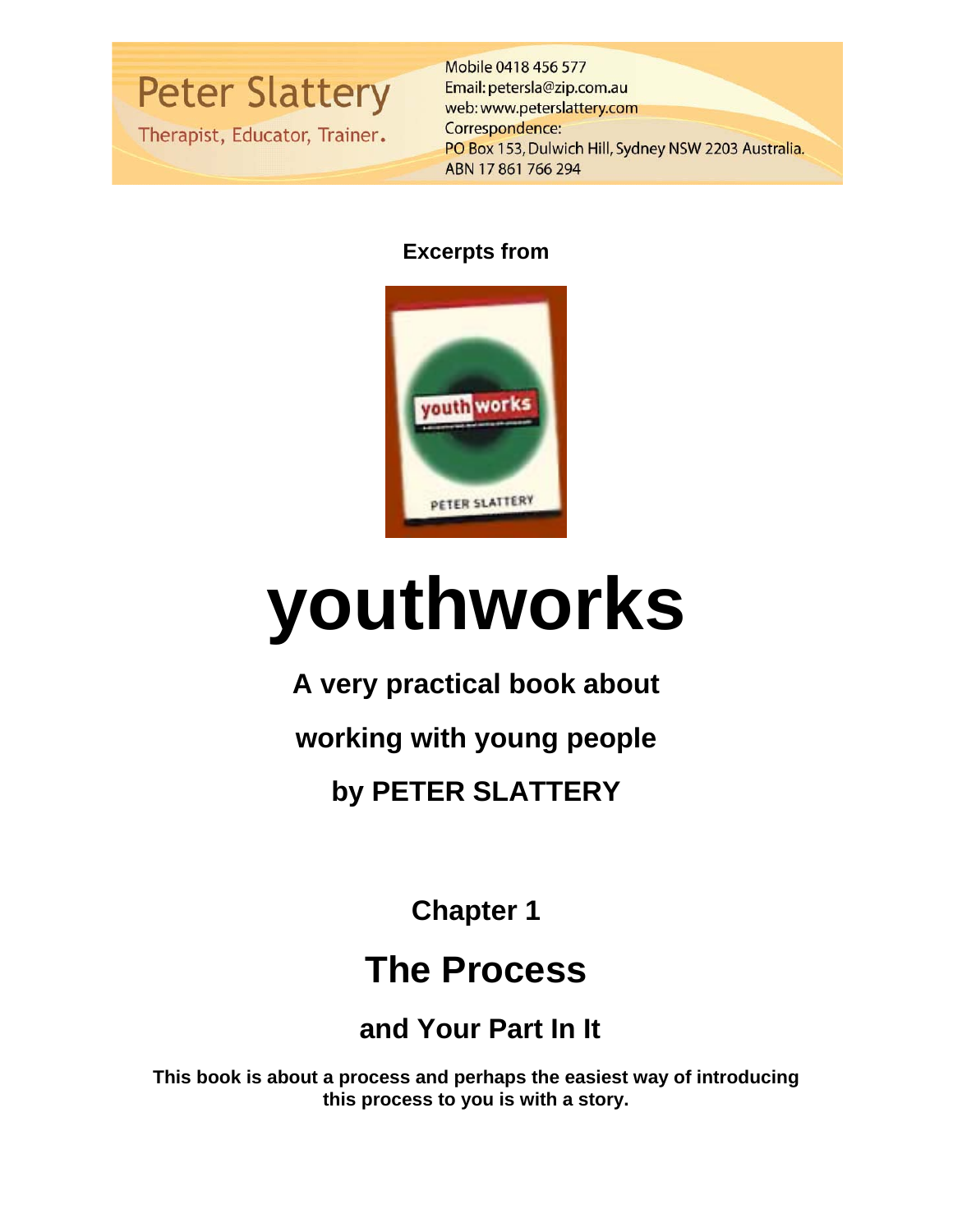#### **'Sandor'**

Sandor is a 15-year-old young man who is generally feeling unhappy. He doesn't really know why. You have an opportunity for a couple of minutes' conversation, and you ask him if he would like to have a chat about this and he says he would. You let him know that this 'chat' might be a bit unusual, a bit creative, something more than talking. He says this sounds okay. You ask him to sit quietly for a moment and to think of an occasion when he felt terrific. He does so and you check with him that he has a time in mind. You then ask him to imagine that someone does a quick sketch of him just at that moment. He smiles and says that he can see it. You ask him if he thinks he could reproduce that sketch here and now. He says he can. So that this doesn't start to feel like an art test you ask him to take just a few minutes to draw it. After a few minutes, Sandor shows you the sketch and says that he is happy to chat about it. You ask just what 'ingredients' were present so that he felt terrific.

What was going on? Were others involved? Together you try to identify whether these ingredients are still in Sandor's life. He feels some are and some are not. You ask him what it is that is different now from then.

What has changed? Are these things within or outside his influence? As your few moments together draw to a close, you ask Sandor what he thinks he would look like if life started to become terrific again. Would he look the same or different as he does in his drawing? He decides to do another quick sketch. Together you compare the two images, the similarities and differences. You discuss how he might start to move towards feeling the way he wants to. What things seem to be standing in his way? What can he do about them? And as before you explore what things in his life he can influence and what things he can't. Might he need help along the way? What sort of help and where could he get it? Do friends or family have a part to play in all this? How will he know if he is feeling a bit unhappy as a normal part of life, or if he starts to become really unhappy or even depressed? What would he need to do at such a time, and how would he go about getting some help? If he actually did nothing more than what he has done here, would this be enough? How is he right now? How can he keep a check on how everything is going? Does he want to talk again?

Let me leave this story here and take a look at what is happening. Whether the contact with a person is five minutes long or some hours, and whether a one-off event or one of several, the process on each occasion, at its most basic, works like this: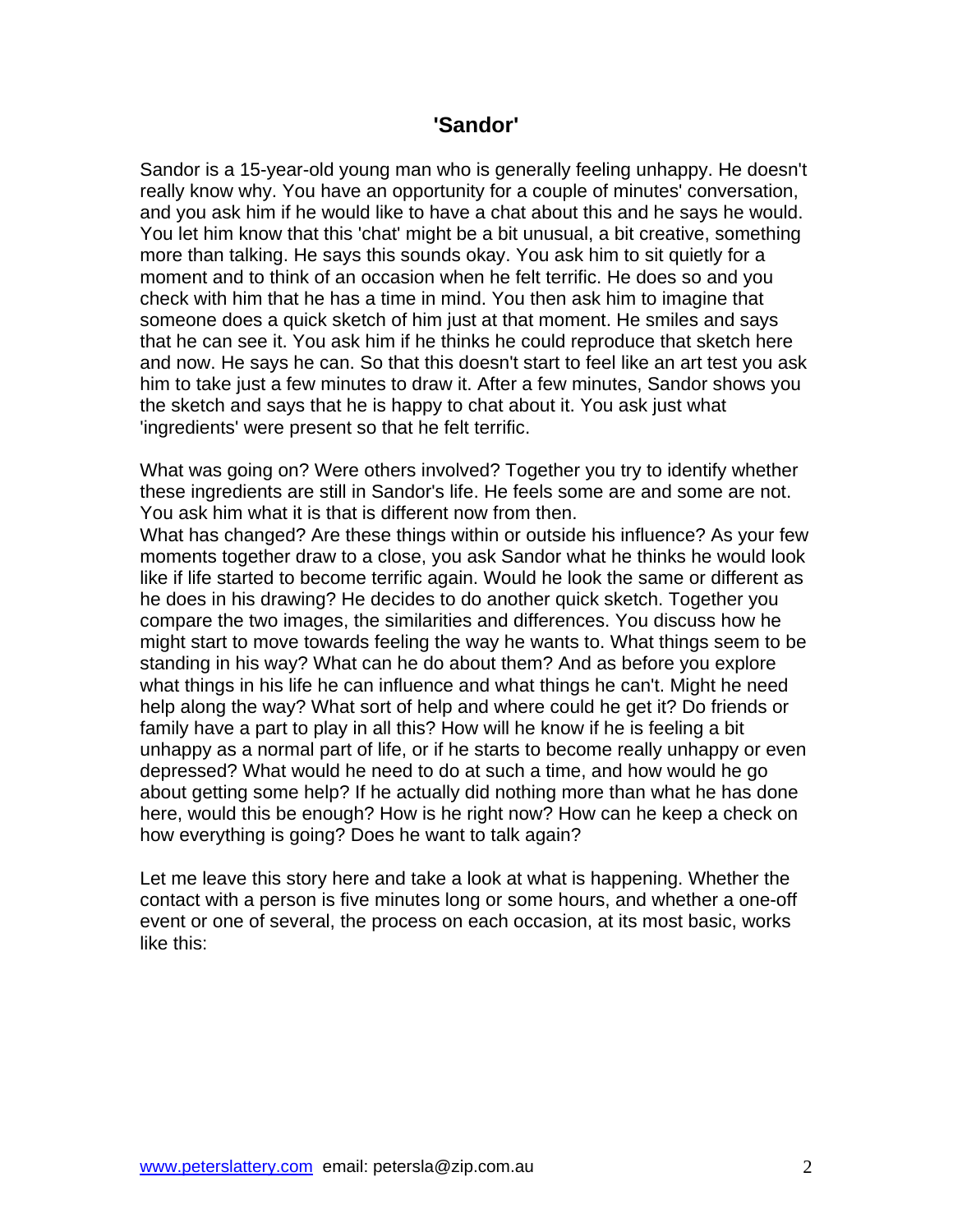| <b>Stage of the process</b> | The aim                                      |
|-----------------------------|----------------------------------------------|
| At the beginning<br>$\sim$  | To catch a person's interest                 |
| In the middle               | To invite responses and then explore<br>them |
| At the end                  | To identify new paths                        |

At the beginning, you need to do something to catch a person's interest so that they will feel like continuing. Continuing is of course, necessary so that the process can be of some help to the person. You then need to do another 'something' so that the person can become more a part of the process and contribute to it. These 'somethings' might be an interesting statement, or a story, or asking a person to do a drawing. These are partly what this book is about. As a person responds to these 'somethings' and contributes to the process, you will develop a better sense of what matters to them, what interests them or what is troubling them, and what part you might play. Together you will then be better able to decide where you should proceed from here; what to discuss, what to reflect on, and perhaps even what to avoid.

# **The key ideas**

Let me describe the process in terms of the seven key ideas which underpin it. I will comment only briefly on each here as they are all discussed fully later in the book.

- **Engagement** is the opening part of the process, where the person's interest needs to be caught. You need to do something so that the person feels inclined to continue.
- **Participation** refers to making sure a young person is able to have input into the process. As this is not always automatically possible, you may well have
- **Mutuality** is about working together. It is about input from each of you.
- **Questioning** is one powerful way to help a person explore things which concern or interest them. Questions can be asked and answered verbally or non-verbally, by use of image, or by actions. They can be asked with the intention of answers being shared, or with the intention of their being privately reflected on.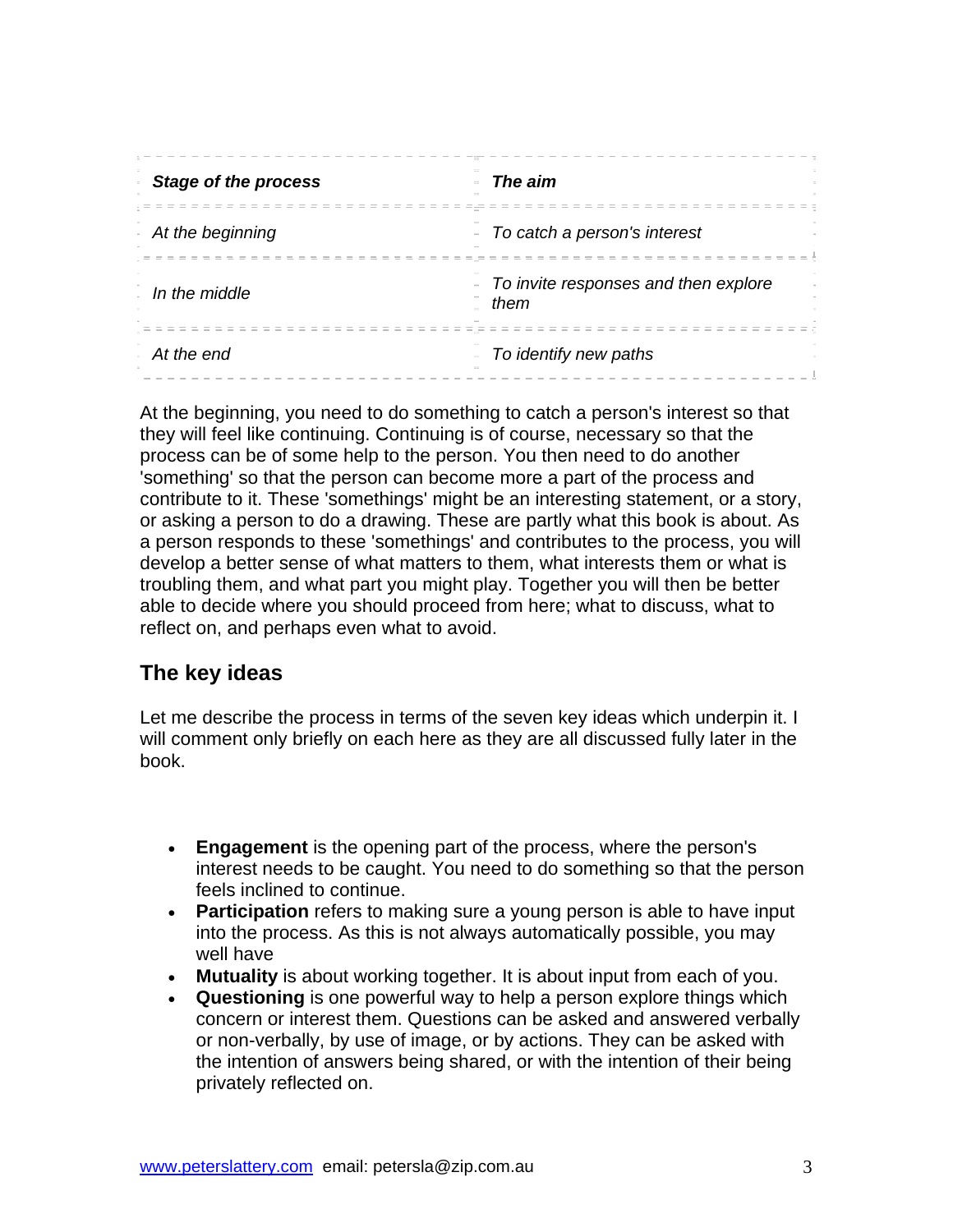- **Balancing** means exploring all possible outcomes of any path: the terrific and the not-so-terrific; the advantages and disadvantages; the best things and the worst.
- **Integration** means that as you explore things together, you combine what you are doing with how you are doing it. Perhaps a playful approach combined with a serious issue so as to make it more approachable. Perhaps a quiet moment to reflect as part of a tense or emotional discussion.
- **Difference** is the final key idea. The more different the process is from what a person expects the more likely it is to be fresh and interesting and to invite new responses from them, and to bring into focus new options. As difference may well be an aspect of any moment in this process; it is shown in the following diagram as operating throughout and impacting on the whole process.

|                 |                                           | Key idea                                      |
|-----------------|-------------------------------------------|-----------------------------------------------|
| At the begining | To catch a person's interest              | Engagement                                    |
| In the middle   | To invite responses and then explore them | <b>Participation Mutuality</b><br>Integration |
| In the middle   | To identify new paths                     | Questioning Balancing                         |
|                 |                                           |                                               |

# **Overlapping Ideas**

The seven key ideas overlap and operate collectively throughout the process. You may open the process with Questioning, but of course you will still be thinking about Engagement. On the other hand you may finish with Questioning because a question suggests there is more to do. And here you may be particularly thinking of Difference because if the question is somewhat unusual it may fire the person's imagination and encourage them to continue exploring what's on their mind. While any number of the key ideas may be operating at any given time, some may have a stronger presence at a particular moment.

# **Activities- the tools of the process**

The purpose of activities is to help advance the process in some way. You might ask a person to draw or write something, or you might ask for a comment in response to an image you or they have created. You might engage in physical activities, simple theatre activities or exercises of the imagination. You might ask a person to quietly reflect on something or to verbally respond to some creative questioning. The actual activities or strategies you can use are endless, and with some thought and imagination, those presented in this book can be adapted for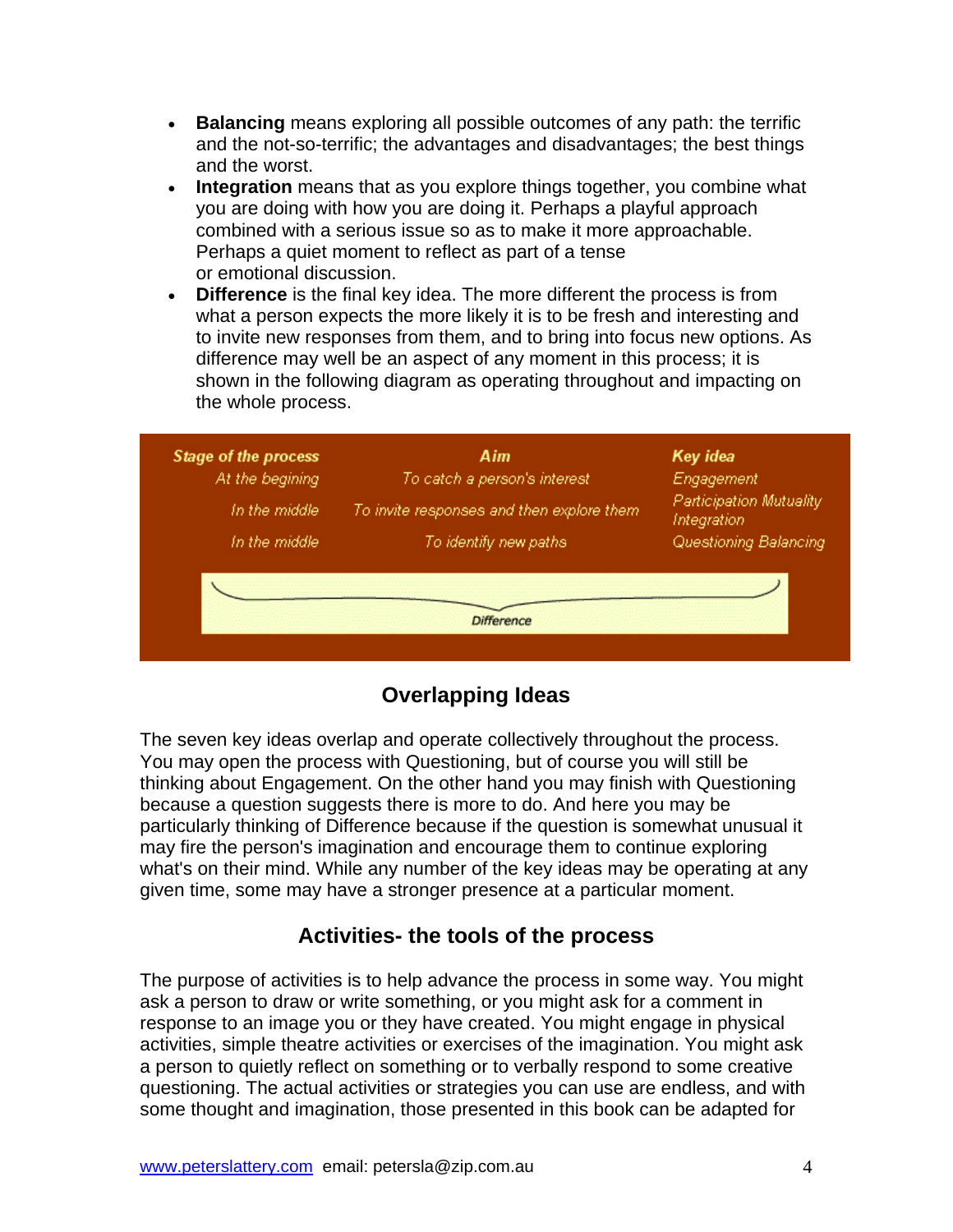individuals, couples, families or groups, and for just about any topic or circumstance. The idea of adaptation is explored in the final chapter. All activities seek to add something to the process. If they help, then by all means use them. If the process is established and flowing, it may need very little to sustain it and make it worthwhile.

#### **Characteristics of the process**

The feel of an interaction will be influenced, of course, by many things, including: what topic you tackle together, the depth to which you delve into it, the level of intimacy you share, and by how serious or humorous the interaction is. It will also be influenced by the activities or strategies that you engage in. A physical activity can lend a sense of energy to what is happening, whereas an activity of the imagination can lend a reflective feel to the interaction. Similarly, how you use activities will also impact on the process: whether, for instance, a reply is put into words or a question is simply reflected on; whether something is written down to be worked through now, or taken away to be considered at a later time.

The 'conversation' with Sandor developed in the following way, using a series of strategies which have particular characteristics.

| <b>Activity</b>   | <b>Characteristics</b>                             |
|-------------------|----------------------------------------------------|
| Think of a time   | Quiet, reflective and introspective                |
| Draw something    | Active, visual and non-verbal<br>$\equiv$ $\equiv$ |
| <b>Discussion</b> | Verbal and interactive                             |
| Draw something    | Active, visual and non-verbal                      |
| Questions         | Verbal and interactive                             |

#### **The process, key ideas, and process characteristics**

The following diagram puts all these ideas together and gives an overview of how the interaction with Sandor develops based on the key ideas, the strategies used and just what the characteristics of the process are at different moments.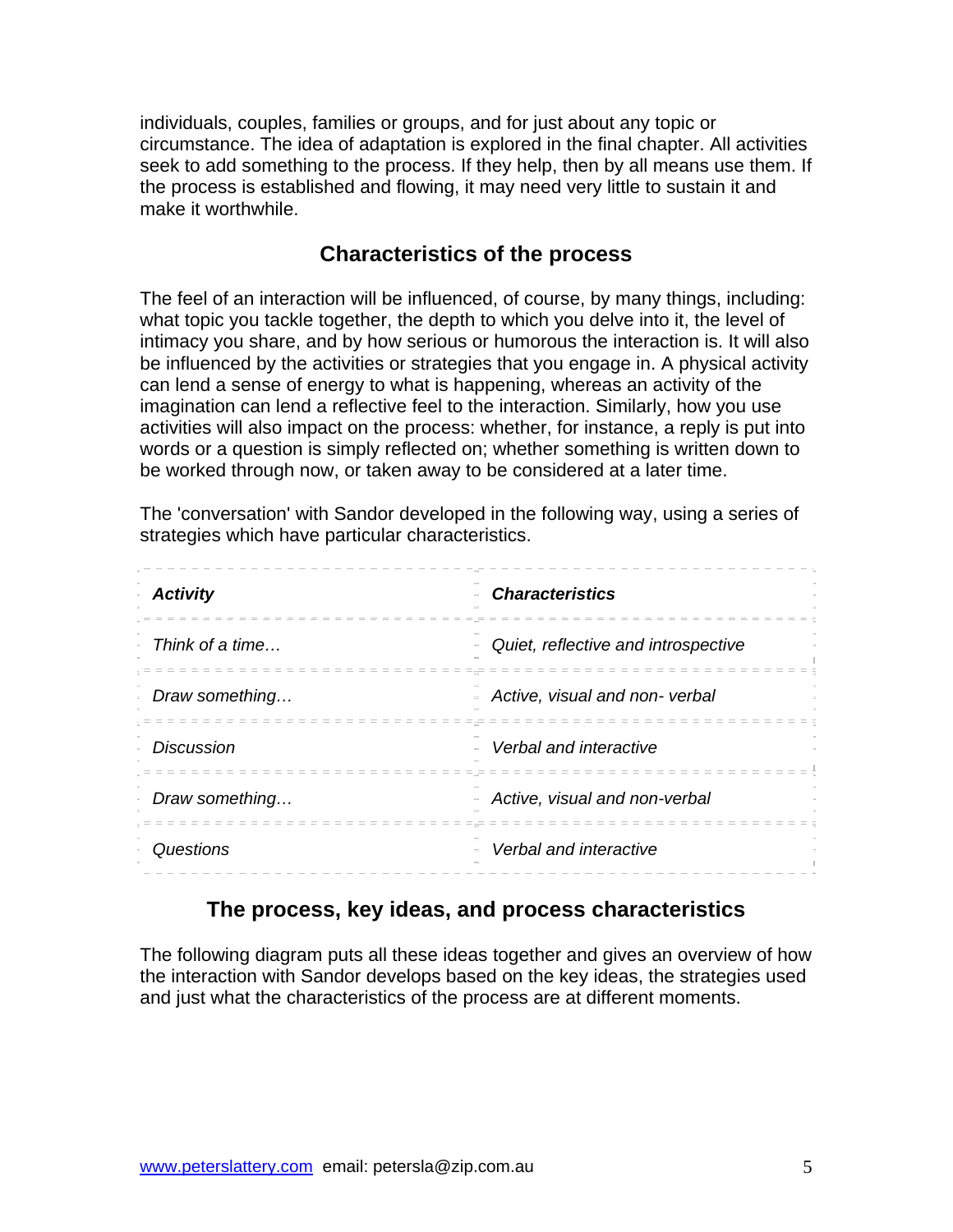| <b>Stage of</b><br>process | Aim                                                  | Key idea                                    | <b>Activity</b>    | <b>Characteristics</b>                 |
|----------------------------|------------------------------------------------------|---------------------------------------------|--------------------|----------------------------------------|
| <b>Beginning</b>           | To catch a<br>person's<br>interest                   | Engagement                                  | Think of a<br>time | Quiet, reflective<br>and introspective |
| Middle                     | To invite<br>new<br>responses<br>and explore<br>them | Participation,<br>Mutuality,<br>Integration | Draw<br>something  | Active, visual and<br>non-verbal       |
|                            |                                                      |                                             | <b>Discussion</b>  | Verbal and<br>interactive              |
| End                        | To identify<br>new paths                             | Questioning<br>Balancing                    | Draw<br>something  | Active, visual and<br>non-verbal       |
|                            |                                                      |                                             | <b>Discussion</b>  | Verbal and<br>interactive              |
|                            |                                                      | <b>DIFFERENCE</b>                           |                    |                                        |

There is no formula to suggest what the appropriate feel of a process should be as it develops. In one instance

the beginning may be playful and the end reflective; in another instance the reverse may be the case. The actual feel which is needed and appropriate at any moment will

be determined by the circumstances, the topics you are addressing and the styles and needs of those involved. In the following example the interaction develops based

on the same structure as above but the feel at similar moments in the process is quite different.

# **'Self Image'**

Imagine that you are running a workshop with a group of 16-year-old students on the topic of 'self image'. People know each other, so you decide to open with a physical and playful activity. You ask the group to move around the room and to simply greet each other, but to add interest you ask them to do so using only a gesture or a single word. They do this with some laughter and of course with the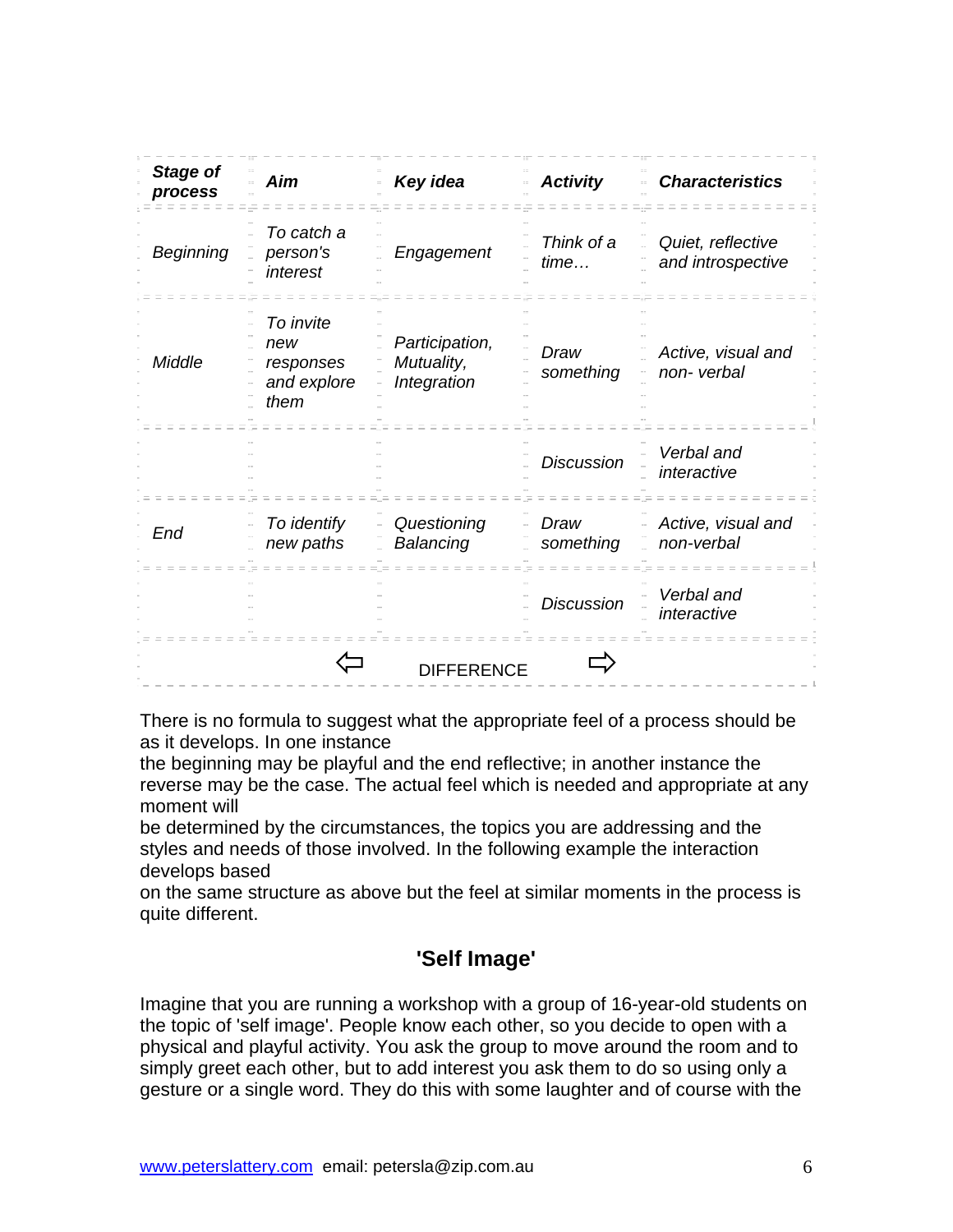occasional vulgar gesture. You then ask the group to sit quietly, and you ask them the following: 'If someone had been observing you just now, how do you think they would describe what they saw?' Group members think quietly about this for a moment. There are some smiles. You ask for comments and a discussion develops as to how people see themselves, how others might see them, and what it might mean if these views differ. Questions start to emerge. To what extent does our sense of ourselves derive from others? How can we hear what others have to say about us and still be able to assess the truth and value of what they say? How could people here make personal comments to each other if this was appropriate, but still be respectful and constructive? As the group moves towards a close you ask them to sit quietly again and for each person to think of themselves. If they wanted to check out another person's view of them, who could they ask? What would they do if they heard something which was difficult to hear? And if someone were to ask them for a view, would they be prepared to give one? Could they do this respectfully yet truthfully?

This process has the same simple structure of beginning, middle and end and rests on a number of the key ideas discussed above, but the characteristics here vary considerably from those of the earlier example.

| <b>Stage of</b><br>process | Aim                                                     | Key idea                                          | <b>Activity</b>                                                 | <b>Characteristics</b>                                     |
|----------------------------|---------------------------------------------------------|---------------------------------------------------|-----------------------------------------------------------------|------------------------------------------------------------|
| Beginning                  | To catch a<br>person's<br>interest                      | Engagement                                        | Move<br>around<br>room                                          | Physical, light-<br>hearted, playful,<br>minimally verbal  |
| Middle                     | To invite<br>new<br>responses<br>and<br>explore<br>them | Participation,<br>Integration<br><b>Mutuality</b> | - Think of how<br>_you would<br>Ъe<br>-described<br>-Discussion | "Reflective and non-<br>-verbal<br>-Verbal and interactive |
| End                        | To identify<br>new paths                                | Questioning                                       | Questions                                                       | Quiet, reflective and<br>introspective                     |
| <b>DIFFERENCE</b>          |                                                         |                                                   |                                                                 |                                                            |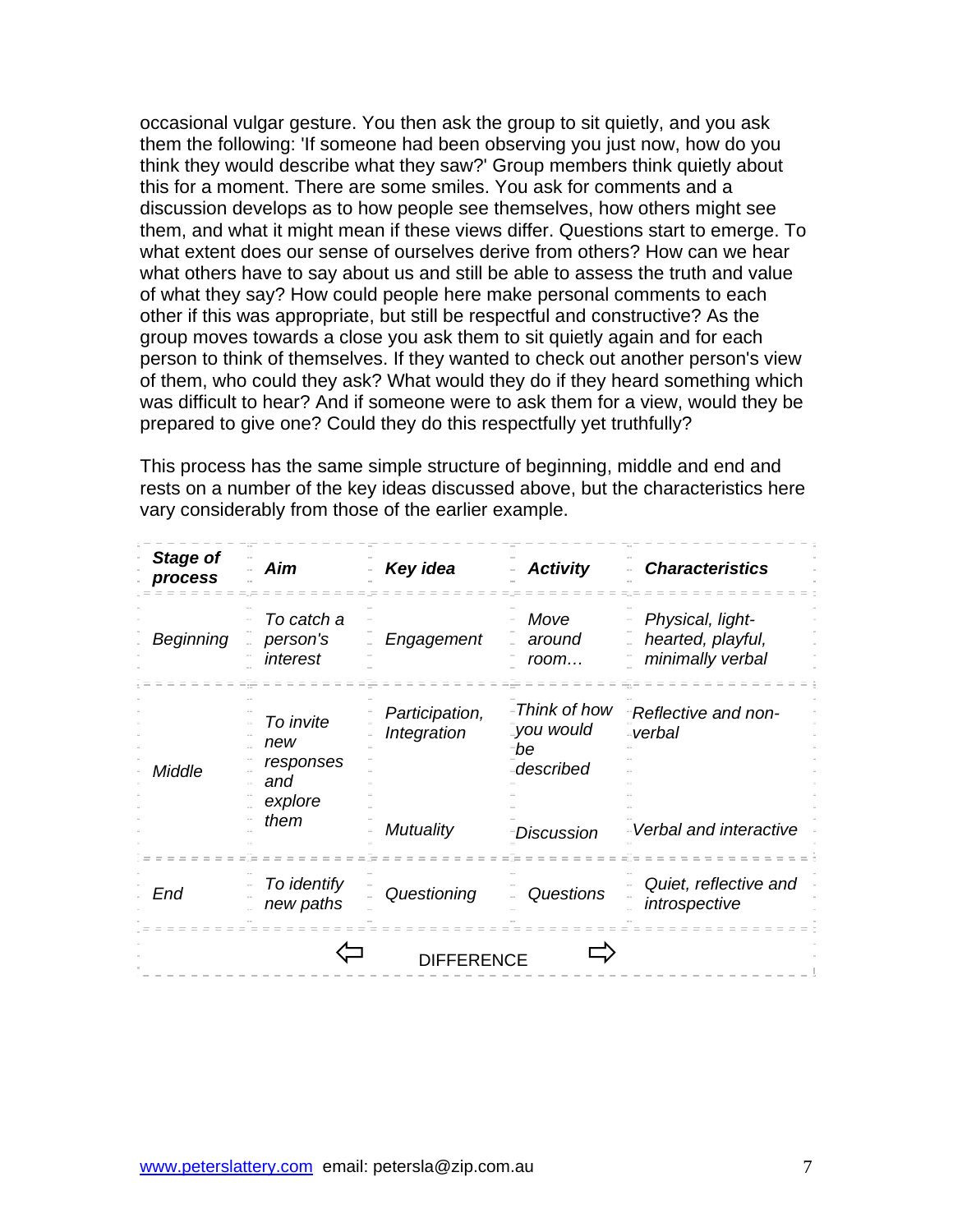# **Levels of process**

Another way of thinking about characteristics of this process is in terms of levels, or opposites or contrasts.

|  | Playful Public Group - Intellectual - General - Impersonal - Theoretical     |  |  |
|--|------------------------------------------------------------------------------|--|--|
|  |                                                                              |  |  |
|  | Serious - Private - Individual - Emotional - Specific - Personal - Practical |  |  |

In the above example the idea of 'self image' is introduced by asking people to walk about a room and greet each other. This is physical, light-hearted and minimally verbal. The process moves to a more serious level as group members are asked to imagine how someone watching them would describe what they saw. This starts with a private reflection and becomes more public through discussion. As the group approaches a close it returns to a more private level, with group members being asked to reflect on a number of questions. A diagram describing the 'self-image' activity would now look like this:

| <b>KEY IDEA</b> | <b>ACTIVITY</b>                           | <b>CHARACTERISTICS</b>                 | <b>LEVEL</b>                                  |
|-----------------|-------------------------------------------|----------------------------------------|-----------------------------------------------|
| Engagement      |                                           | physical, playful                      | • playful<br>• $group$                        |
| Participation   | Think of how<br>you would be<br>described | light-hearted, minimally<br>verbal     | • private<br>• serious                        |
| Integration     | <b>Discussion</b>                         | reflective and non-verbal              | • $group$<br>• public                         |
| Mutuality       |                                           | verbal and interactive                 |                                               |
| Questioning     | Questions                                 | quiet, reflective and<br>introspective | • <i>private</i><br>• personal<br>• emotional |
|                 |                                           | <b>DIFFERENCE</b>                      |                                               |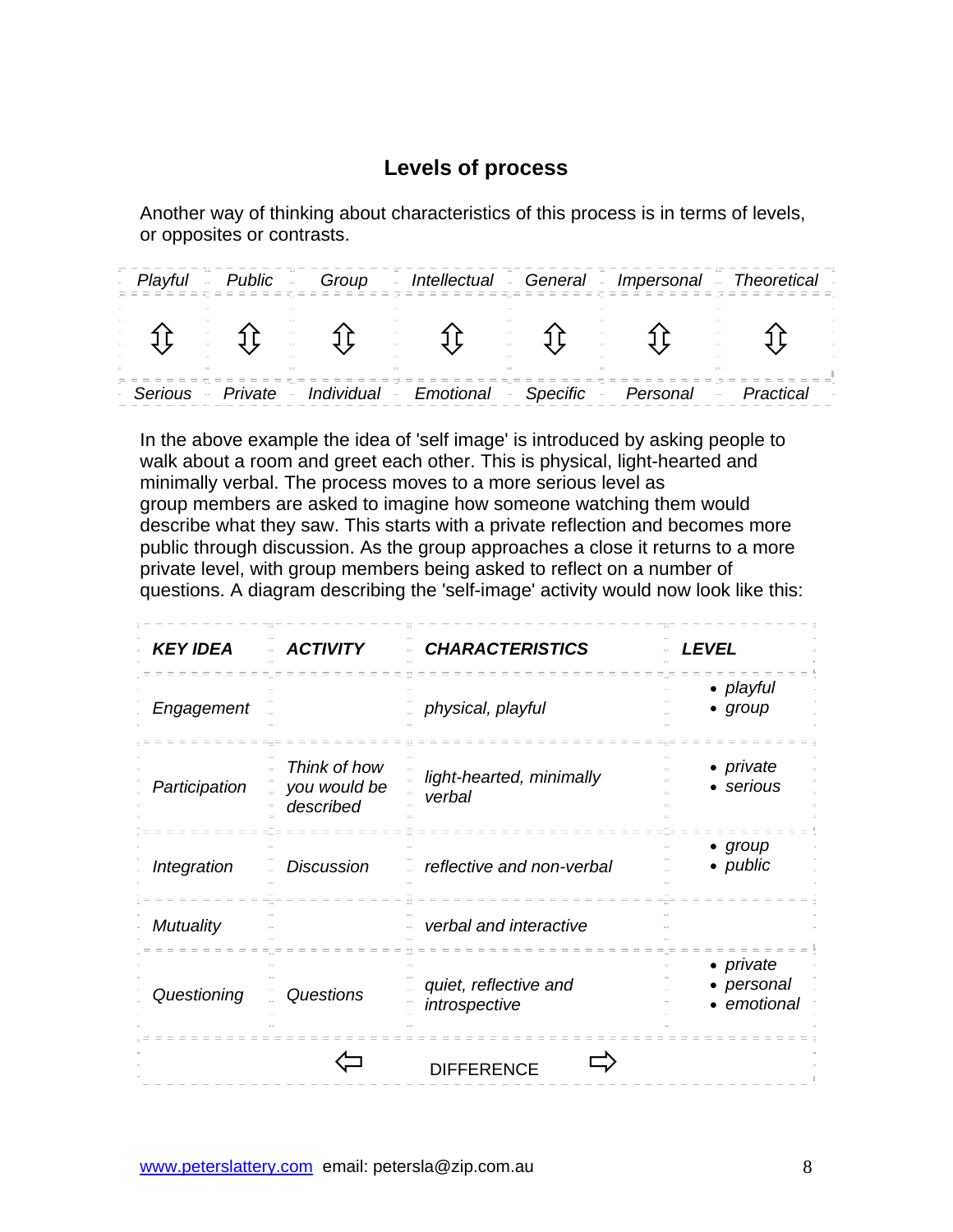#### **The impact of moving between levels**

You may introduce a quite serious topic to a group by doing something playful and light-hearted, creating an opportunity for people to get to know each other in relation to the topic while establishing an atmosphere of trust and openness. This atmosphere makes it possible to then ask about the significance of this topic for each person in the room. The process moves from an impersonal to a more personal level, perhaps also from an intellectual to a more emotional level. You may move away from this serious feel back to a more playful mood if emotions become too intense.

You may ask a person a general question about the nature of conflict, its possible impact on people and relationships, and the sorts of things which might help sort out conflict and what might make it worse. The general nature of this exploration can help free a person to notice options that they might not otherwise consider. You can then move into a more specific and personal exploration of what matters for them and what might work for them.

Moving between levels can create contrast, introduce moments of relief and help people consider options previously not considered. The following conversation with Amber demonstrates some of this.

#### **'Talking With Amber'**

You are talking to Amber, a 16-year-old girl, and trying to help her think through a tough decision. You suggest that it might be useful to start quite generally because this can help free up thinking for a while, taking the pressure off having to 'find a solution'. She is happy with this. You ask her what she thinks holds most people back from tackling difficult issues in their lives. She identifies a number of things. Together you keep note of these. You ask her if she knows of any friends who have been stuck with a problem and what they did to get started on sorting it out. She develops a list of things she has seen friends try. Together you identify items on the list which might apply to her, both things that might hold her back and solutions she might try. You cross out things that don't fit and add new ideas as they occur to each of you. As you start to run out of time, you ask Amber how she thinks she might feel in a month's time if she has not done anything about what is worrying her. How might she feel if she does do something? What might hold her back from acting? And what might help get her started? What else does she need right now? Has this been useful? Does she want to chat again?

The process has moved from the general to the specific, from the intellectual to the emotional and from the impersonal to the personal.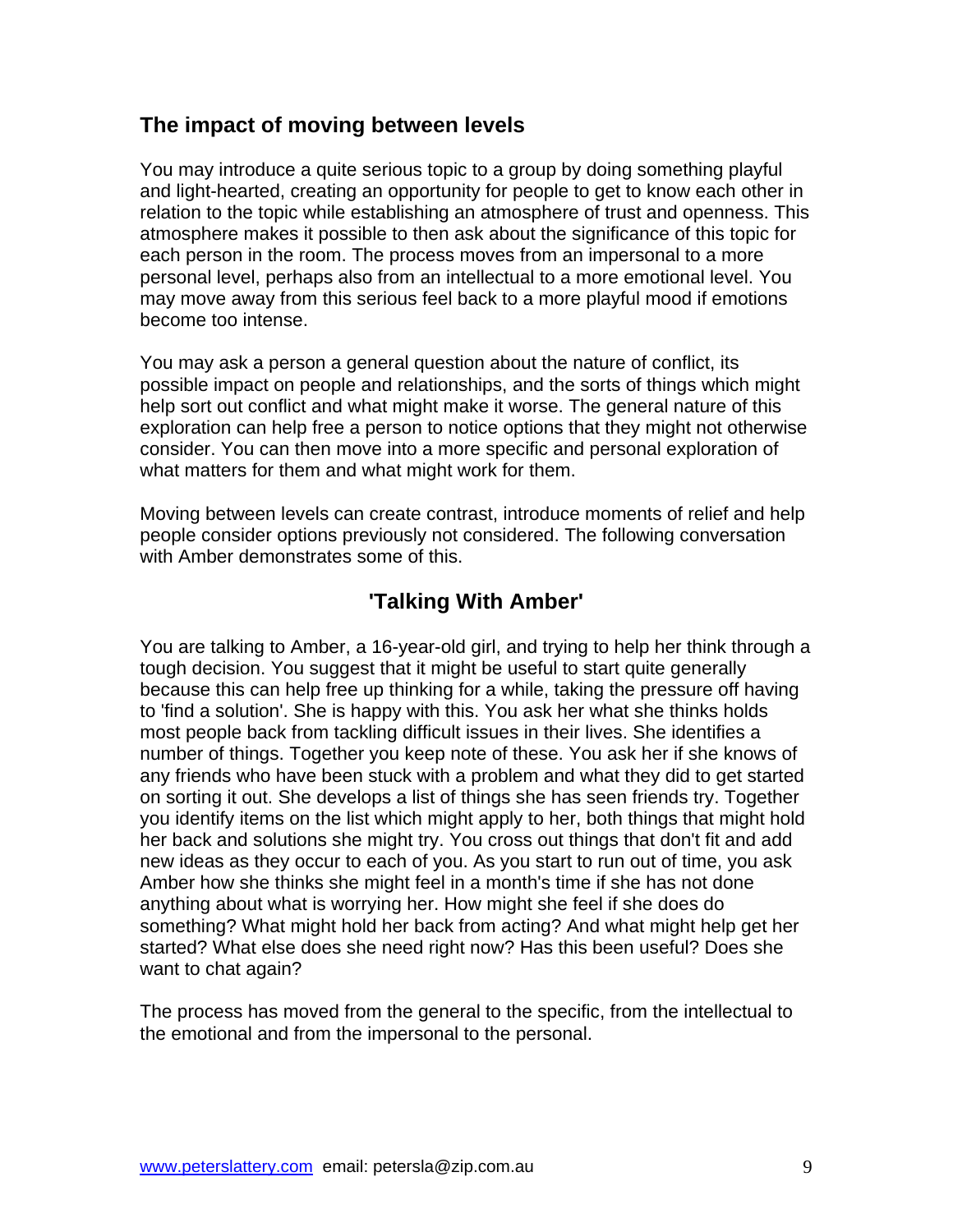# **At the end of a meeting**

This approach does not ask that we 'wrap up' and come to any conclusions. On the contrary, the aim is for something to continue. It is a wonderful thing if a person departs with some sense of having moved, shifted, or developed, and feeling that they are able to continue this process. It may just mean a person leaving with a sense of their own resourcefulness whereas before they thought they had none. It may be enough for a young person to leave with some sense of optimism or hope that whatever concerns them can be tackled. Sometimes this hope is just a spark.

A person also needs to leave with a sense that they are not alone on their journey. There is support if they need it, and you may help them identify just what they need and where they can get it. And there is always you as Guide.

# **Spontaneity and planning**

The process is presented here as thought-out and having a clear purpose, as indeed it is. Yet analysing it in this way can make it sound somewhat contrived. It is anything but this. As we are dealing with people's life issues it seems only respectful that we devote some thought as to how we might help people approach these things. The ideas and activities in this book aim to help you do this, but flexibility and spontaneity are essential ingredients in this process.

# **THE ROLE OF THE GUIDE**

I have been strongly encouraged by many colleagues to include this next section and so I have. This process is about change in a person's life, or at least the possibility of change, and as Guide you have a crucial role to play. So it's important to say a few words about this role. If you are an experienced worker then I expect that much of this will be very familiar to you. You might just want to scan the headings and skip on ahead. However, if you are new to such a role, a careful consideration of the following issues and dilemmas may help both you and those you seek to assist.

#### **An active role**

The role of the Guide in this process is a very active one. If a young person is sad, desperate, bored, confused, or angry, clearly it would be good if they were able to make their life better in some way. As Guide you are likely to be constantly devising ways of involving a young person in the process, asking questions and raising ideas. But while the spirit of this approach is that you work together, your roles are neither the same nor equal. As Guide you are in a unique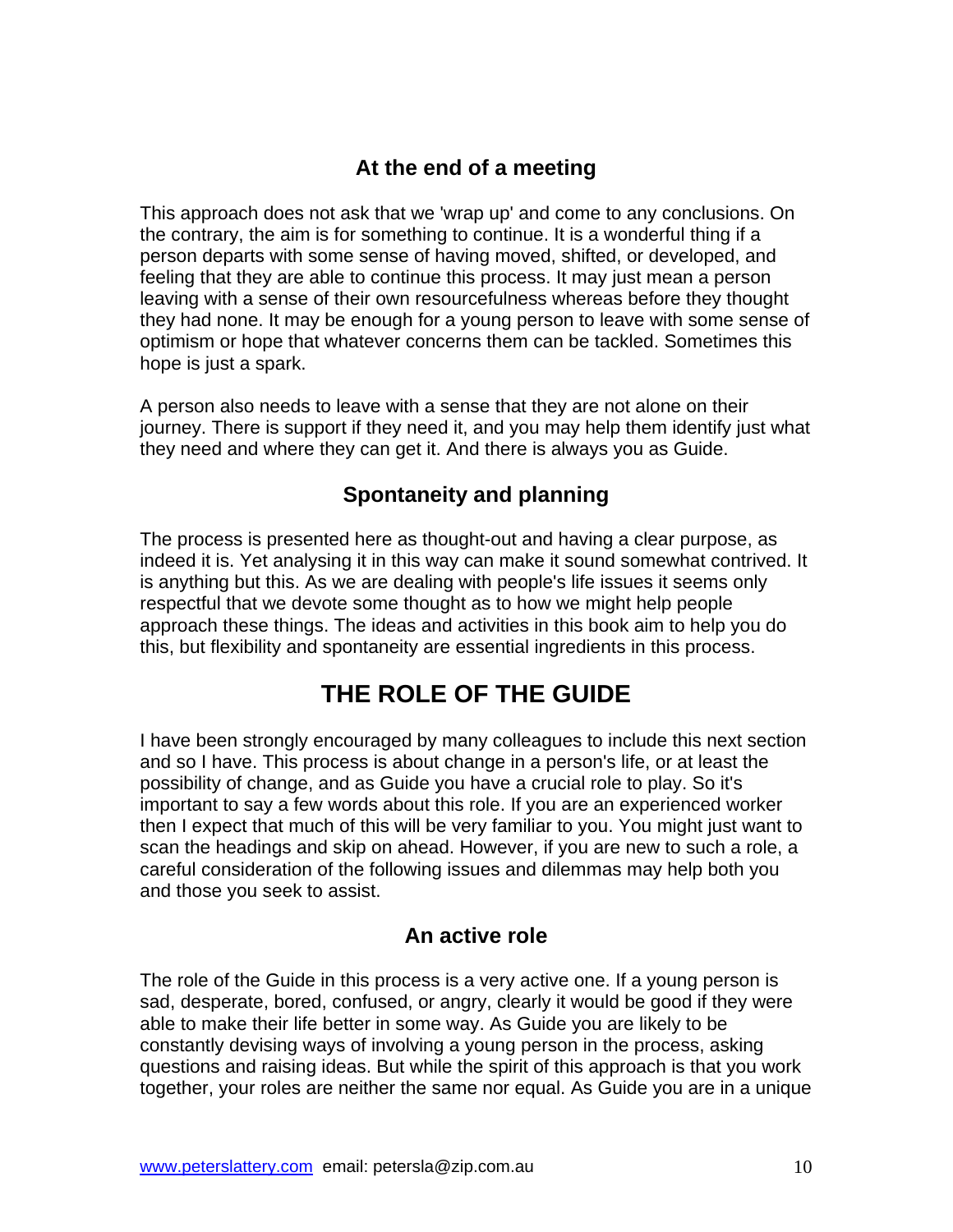and powerful position. It is the life concerns of the young person, not yours, which are being addressed. With these thoughts in mind, the following are important considerations.

#### **Information, opinions and advice**

We all give and receive advice at different moments in our lives; offer opinions, pass on information. Yet these are options for a Guide which need to be approached with some care.

All of us do things which aren't good for us. We may eat poorly, not exercise enough, smoke cigarettes, or perhaps neglect friendships. Having the information about the harm we might be doing just isn't enough for us to change what we do. And of course giving opinions and advice may just sound like a lecture, as if we are telling someone what to do. Hardly helpful.

Giving information or advice also has particular importance if we really can influence a young person, perhaps because they like or respect us. Accepting our view may not necessarily help them work through a decision for themselves and develop the personal resources they need for doing this again when they need to.

There is a place for information, opinions and advice. When, how and if, is something we need to keep an eye. We need to continually ask just what impact it might have on the young person: Will it help or hinder them?

# **Your values as the guide**

Even in the role of Guide we are still individuals with our own values. Our views about politics, gender, drug use, culture, sexual behaviour and a whole stack of other things will always be present in one way or another, so we need to carefully monitor the impact our values have on the process. And we owe it to the young people we work with to talk this through with others from time to time. And not necessarily just those who will agree with us!

#### **Whose needs**

This is closely related to the above comments. It is very easy when trying to be helpful to someone in need to confuse our issues with those of the person in front of us. We may feel that a particular choice is a good one because it is what we have done, or we may just believe this is the best choice for the person. It is our duty to constantly ask ourselves whose issues are we dealing with. Whose needs are being met?'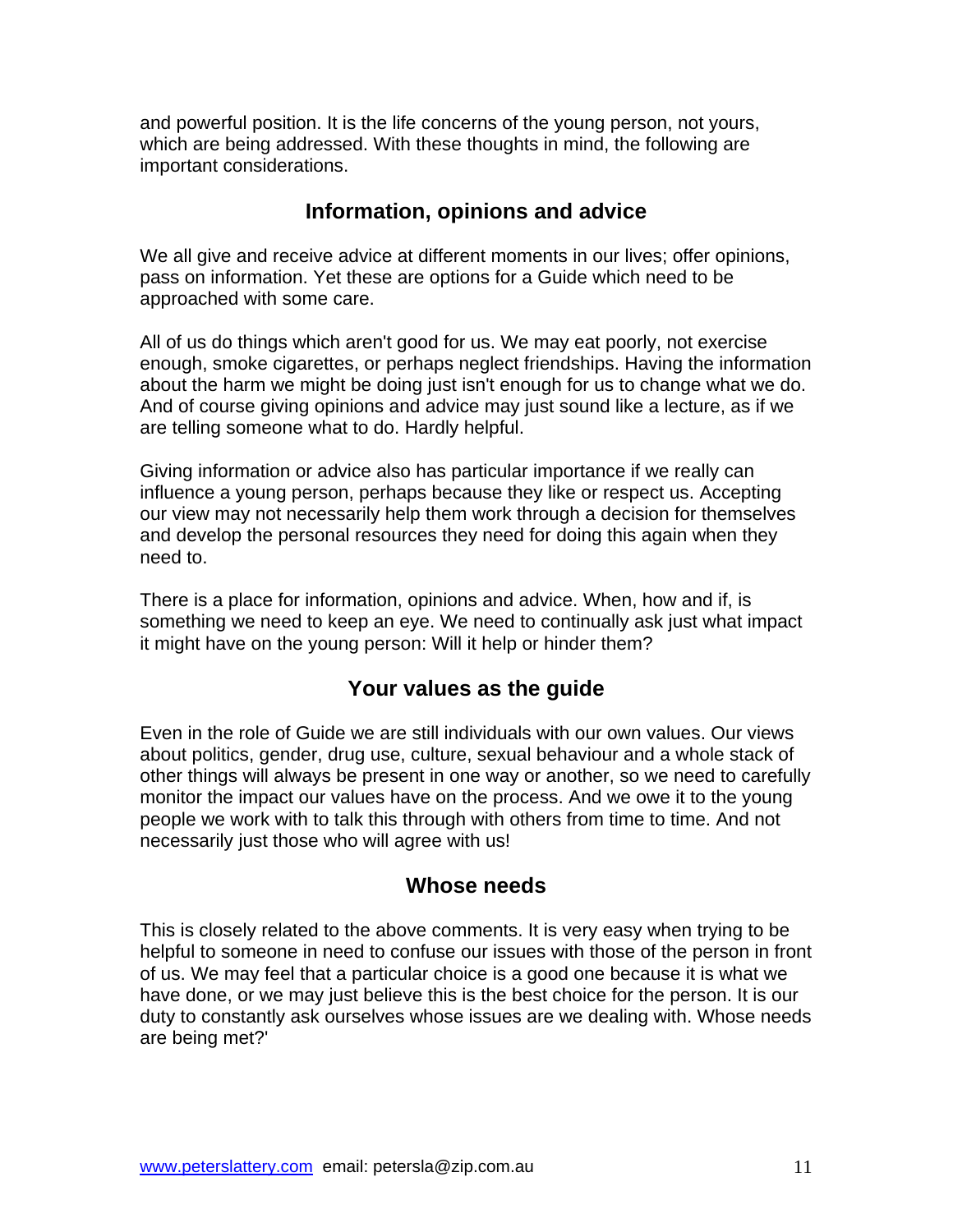#### **Boundaries**

A boundary is just what the name suggests. It is limit or a line, and is determined by a set of ethical, moral and/or legal rules. In this process these rules determine how we should or should not act. In youth work it is not regarded as appropriate, by most people, for a worker to enter into a sexual relationship with a young person, to 'hang out' in a pub with an under-age person, or to take drugs with them. The purpose of a boundary is to protect a young person particularly at times when they might be most vulnerable. It is about making sure that their needs are being met. A person in need is a vulnerable person. It is part of our role as Guide to make sure that we do not act in any way which exploits or weakens this person. If we feel we cannot help them we may need to suggest that they talk to someone else. This does not mean conveniently switching roles: 'I am no longer your Guide, so let's go out on a date.' It means always acting in the best interests of the person we are trying to help.

There is sometimes a temptation (and a danger) for a Guide to decide to be a young person's friend. Friends might do all sorts of things together that would be totally inappropriate for a Guide to do. Friends might talk about other young people; or they might go to parties together. They might even get drunk or take drugs together. They might share a bed. These are hardly behaviours expected of a Guide. The relationship may well be friendly, certainly human and warm, but it always puts the needs of the young person first. If you are a teacher, a therapist or youth worker, your role should be clear to you. If you are also a young person and in fact the friend of the person you are trying to help, then you role may be less clear. It may be useful to ask yourself: What can I really help with and what can't I help with? Do I need to get some advice myself about this? Do I need to refer my friend to someone else? Sometimes a person at some emotional distance can be of more help. If you decide to proceed and try to be of help, then setting a few ground rules can help. 'What do we do if you become upset? What should we do if you get angry at me? Or me at you? What should I do if I feel you need more help than I can give?'

Only you can decide what is an appropriate way for you to conduct yourself, but it is a vitally important issue. If you are in any doubt, then consulting someone else may be useful, perhaps someone professionally involved in working with young people.

# **Confidentiality**

It is respectful to regard as private the things people tell us. At the same time, the aim of confidentiality is to keep people from harm, not expose them to danger. Confidentiality is not about keeping secrets. When working with young people one of the greatest traps can be: 'Please don't tell anyone.' What we are then told can terrify us, or we can come to realise that we are confronted with something we cannot handle. A person may tell us that they are being sexually abused, or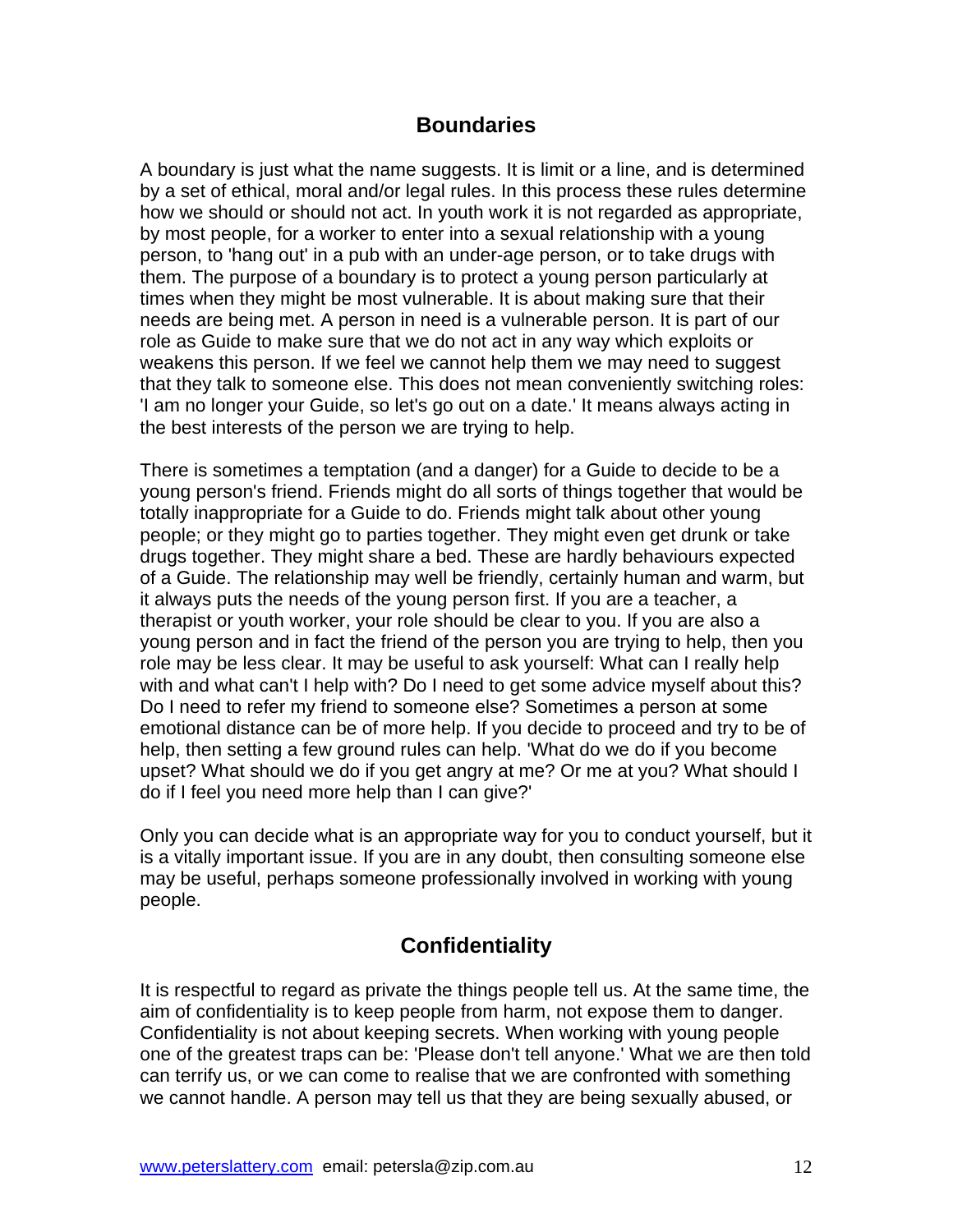that they are going to hurt themselves, or someone else. We may feel we need to take some action, including involving others, to keep this person safe. As a way of avoiding this trap some Guides will say something like: 'I do guarantee to treat with respect what you reveal to me, but I do not know what you are going to tell me, so I may need to tell someone else if I feel this is what needs to happen to help you.'

#### **Rules and agreements**

The seven key ideas of this approach, when used effectively, can ensure privacy if this is needed; they can make sure that each person's individual style is taken into account; and they can help establish ways to manage conflict or differences, or people becoming distressed. These are the very issues which an agreement or ground rules are intended to address. Sometimes, rather than setting up a rule which can be broken, it can be useful to build these safeguards directly into the process.

At times a safeguard can simply be built in with a comment: 'I know this is something which is really difficult to talk about. What can we do if you become upset?' Or: 'I know you all have strong feelings about this matter and there's a good chance there will be some disagreement about how we should proceed. Is there anything we can do now to prepare for those moments?' Such questions alert us to some of what might lie ahead and how we might handle it.

On the other hand, it might be more useful for you and the young people you work with to establish a more formal agreement. Rules and agreements are individual choices, and each of us will decide, together with the young people we work with, what safeguards or rules we might need.

# **Consulting others**

Sometimes, as Guide, we might need help, and one of the most respectful things we can do, is to let a young person know that we regard what they are telling us as so important that we would like to get some advice before proceeding. There are few people who will feel anything other than pleased that we have taken them seriously and have such genuine regard for them that we want to do the very best we can.

#### **When further action seems absolutely necessary**

There are extreme times when it seems impossible to allow choice. If someone is going to harm themselves or someone else, most people would feel required to act to prevent this. If a person is suicidal we need to take whatever action is necessary to keep them safe. If we are aware of violence within a relationship it is not respectful to allow it to continue. If sexual abuse is occurring, the person being abused may well be disempowered by the abuse and unable to act. Action